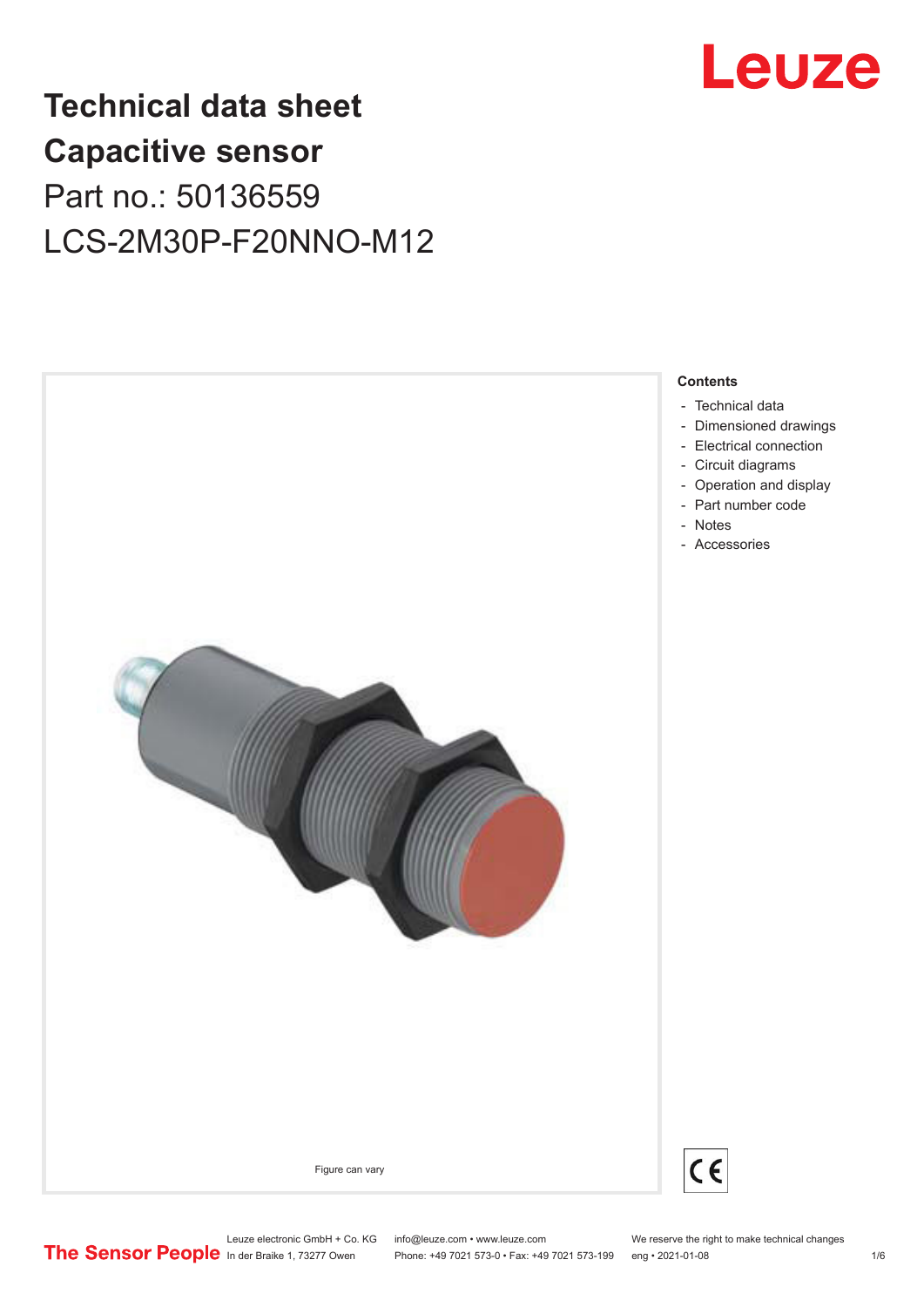#### <span id="page-1-0"></span>**Technical data**

#### **Basic data**

| Series                                                    | LCS-2                        |  |  |
|-----------------------------------------------------------|------------------------------|--|--|
| Switching distance S <sub>n</sub>                         | 2  20 mm                     |  |  |
| Assured switching distance                                | 16.2 mm                      |  |  |
|                                                           |                              |  |  |
| <b>Electrical data</b>                                    |                              |  |  |
| <b>Protective circuit</b>                                 | Polarity reversal protection |  |  |
|                                                           | Short circuit protected      |  |  |
|                                                           |                              |  |  |
| Performance data                                          |                              |  |  |
| Supply voltage $U_{B}$                                    | 10  30 V, DC                 |  |  |
| <b>Residual ripple</b>                                    | $010\%$                      |  |  |
| Open-circuit current                                      | 10 mA                        |  |  |
| Temperature drift, max. (in % of S.)                      | 10 %                         |  |  |
| Repeatability, max. (in % of S.)                          | 5 %                          |  |  |
| Rated operating current                                   | 200 mA                       |  |  |
|                                                           |                              |  |  |
| Outputs<br>Number of digital switching outputs 1 Piece(s) |                              |  |  |
|                                                           |                              |  |  |
| <b>Switching outputs</b>                                  |                              |  |  |
| <b>Type</b>                                               | Digital switching output     |  |  |
| <b>Voltage type</b>                                       | DC                           |  |  |
|                                                           |                              |  |  |
| <b>Switching output 1</b>                                 |                              |  |  |
| <b>Assignment</b>                                         | Connection 1, pin 2          |  |  |
| <b>Switching element</b>                                  | Transistor, NPN              |  |  |
| <b>Switching principle</b>                                | NO (normally open)           |  |  |
|                                                           |                              |  |  |
| <b>Timing</b>                                             |                              |  |  |
| <b>Switching frequency</b>                                | 100 Hz                       |  |  |
|                                                           |                              |  |  |
| <b>Connection</b>                                         |                              |  |  |
| <b>Number of connections</b>                              | 1 Piece(s)                   |  |  |
|                                                           |                              |  |  |
| <b>Connection 1</b>                                       |                              |  |  |
| <b>Function</b>                                           | Signal OUT                   |  |  |
|                                                           | Voltage supply               |  |  |
| <b>Type of connection</b>                                 | Connector                    |  |  |
| <b>Thread size</b>                                        | M12                          |  |  |
| Type                                                      | Male                         |  |  |
| <b>Material</b>                                           | Metal                        |  |  |
| No. of pins                                               | 4-pin                        |  |  |
| Encoding                                                  | A-coded                      |  |  |
| <b>Mechanical data</b>                                    |                              |  |  |
|                                                           |                              |  |  |
| Design                                                    | Cylindrical                  |  |  |
| <b>Thread size</b>                                        | M30 x 1.5 mm                 |  |  |
| Dimension (Ø x L)                                         | 30 mm x 98 mm                |  |  |
| <b>Type of installation</b>                               | Embedded                     |  |  |
| <b>Housing material</b>                                   | Plastic                      |  |  |
| <b>Plastic housing</b>                                    | Polybutylene (PBT)           |  |  |
| Sensing face material                                     | Plastic, Polybutylene (PBT)  |  |  |

#### **Operation and display Type of display** LED **Number of LEDs** 1 Piece(s) **Operational controls** Multiturn potentiometer Function of the operational control Sensitivity adjustment **Switching distance, adjustable** Yes **Environmental data Ambient temperature, operation** -25 ... 70 °C **Certifications Degree of protection** IP 67 **Protection class** III **Standards applied IEC 60947-5-2 Correction factors Acetone** 0.75 **Acrylic resin** 0.1 ... 0.25 **Alcohol** 0.85 **Ammonia** 0.7 ... 0.85 **Aniline** 0.4 **Gasoline** 0.1 **Celluloid** 0.15 **Liquid chlorine** 0.1 **Ebonite** 0.15 **Epoxy resin** 0.15 ... 0.35 **Crude oil** 0.05 **Ethanol** 0.85 **Ethylene glycol** 0.93 **Freon R22 and 502 (liquid)** 0.35 **Grain** 0.15 ... 0.3 **Glass** 0.2 ... 0.55 **Glycerin** 0.98 **Rubber** 0.15 ... 0.9 **Wood, wet** 0.6 ... 0.85 **Wood, dry 1.1 ... 0.4 Carbon dioxide** 0 **Air** 0 **Marble** 0.5 **Flour** 0.05 **Melamine resin** 0.25 ... 0.55 **Milk powder** 0.2 **Nylon** 0.2 ... 0.3 **Oil-containing paper** 0.25 **Paper** 0.1 **Polyamide** 0.3 **Polyester resin** 0.15 ... 0.5 **Pressboard** 0.1 ... 0.3 **PTFE** 0.1 **Quartz glass** 0.2 **Salt** 0.35 **Sand** 0.15 ... 0.3 **Water** 1 **Cement dust** 0.25 **Sugar** 0.15

Leuze

Leuze electronic GmbH + Co. KG info@leuze.com • www.leuze.com We reserve the right to make technical changes<br>
The Sensor People in der Braike 1, 73277 Owen Phone: +49 7021 573-0 • Fax: +49 7021 573-199 eng • 2021-01-08

**Cover material** Plastic, Polybutylene (PBT)

Phone: +49 7021 573-0 • Fax: +49 7021 573-199 eng • 2021-01-08 2 2 /6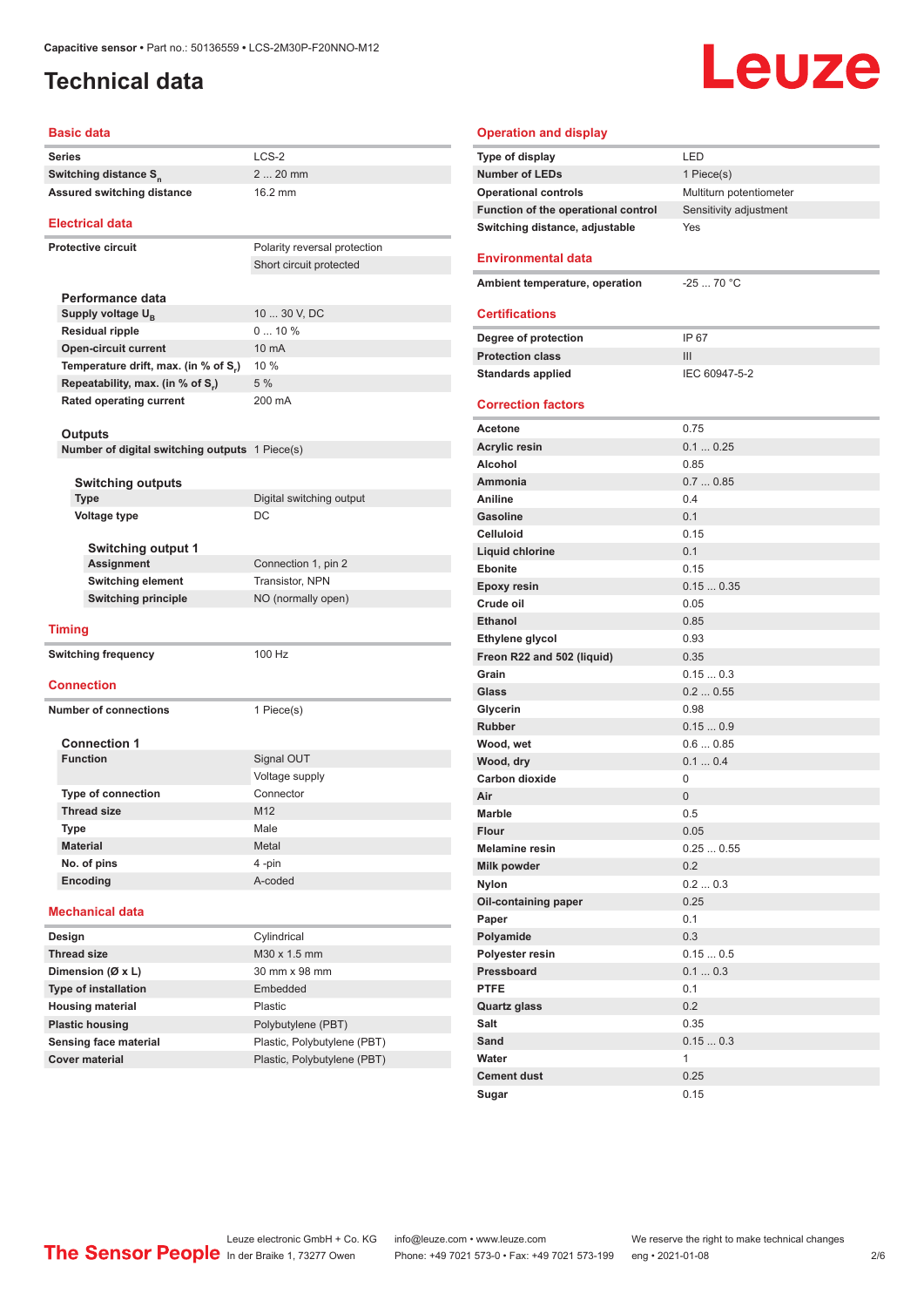### <span id="page-2-0"></span>**Technical data**

| <b>Customs tariff number</b> | 85365019 |
|------------------------------|----------|
| eCl@ss 5.1.4                 | 27270102 |
| eCl@ss 8.0                   | 27270102 |
| eCl@ss 9.0                   | 27270102 |
| eCl@ss 10.0                  | 27270102 |
| eCl@ss 11.0                  | 27270102 |
| <b>ETIM 5.0</b>              | EC002715 |
| <b>ETIM 6.0</b>              | EC002715 |
| <b>ETIM 7.0</b>              | EC002715 |

## **Dimensioned drawings**

All dimensions in millimeters





Leuze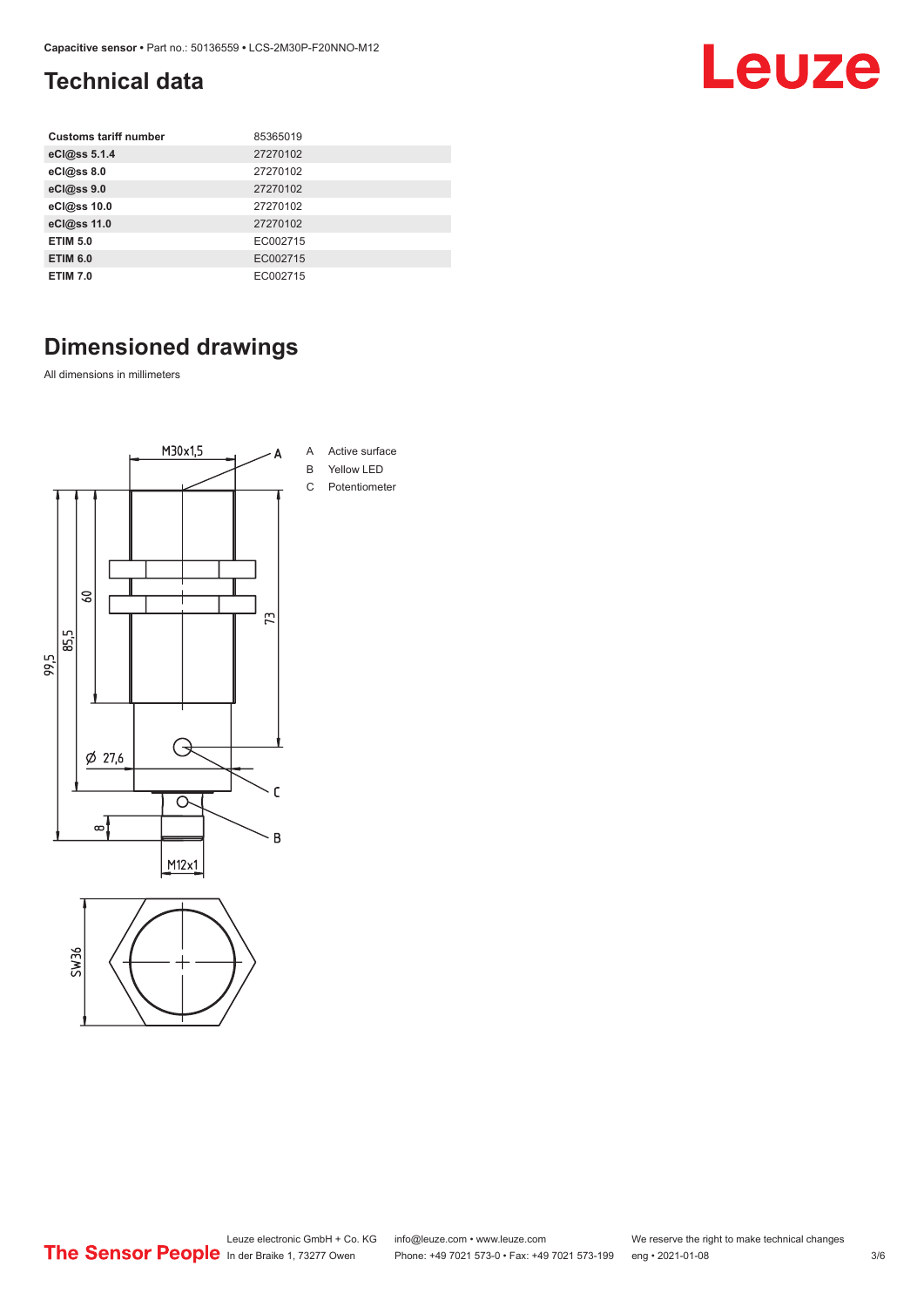#### <span id="page-3-0"></span>**Electrical connection**

#### **Connection 1**

| <b>Function</b>    | Signal OUT     |
|--------------------|----------------|
|                    | Voltage supply |
| Type of connection | Connector      |
| <b>Thread size</b> | M12            |
| <b>Type</b>        | Male           |
| <b>Material</b>    | Metal          |
| No. of pins        | 4-pin          |
| Encoding           | A-coded        |

| <b>Pin</b>     | <b>Pin assignment</b> | <b>Conductor color</b>   |
|----------------|-----------------------|--------------------------|
|                | $+1030$ V DC          | Brown                    |
| $\overline{2}$ | n.c.                  | $\overline{\phantom{a}}$ |
| 3              | <b>GND</b>            | <b>Blue</b>              |
|                | OUT                   | <b>Black</b>             |



Leuze

#### **Circuit diagrams**



#### **Operation and display**

| <b>LED</b> | <b>Display</b> | <b>Meaning</b> |
|------------|----------------|----------------|
|------------|----------------|----------------|

**Part number code**

Part designation: **LCS-ABBBC-DDDEFF-GHHHIJJJ KK**

| <b>LCS</b>     | <b>Operating principle</b><br>LCS: capacitive sensor                                                                                                                                                                                   |
|----------------|----------------------------------------------------------------------------------------------------------------------------------------------------------------------------------------------------------------------------------------|
| $\overline{A}$ | <b>Series</b><br>1: series 1 "Extended"<br>2: series 2 "Advanced"                                                                                                                                                                      |
| <b>BBB</b>     | Design<br>M12: series with M12 x 1 external thread<br>M18: series with M18 x 1 external thread<br>M30: series with M30 x 1.5 external thread<br>Q40: series in cubic design, length 40 mm<br>Q54: series in cubic design, length 54 mm |
| $\mathbf{C}$   | <b>Housing material</b><br>B: brass<br>M: metal<br>P: plastic/PBT<br>T: PTFE                                                                                                                                                           |



**1 1** Switching output/switching state Switching Switching Switching state Switching state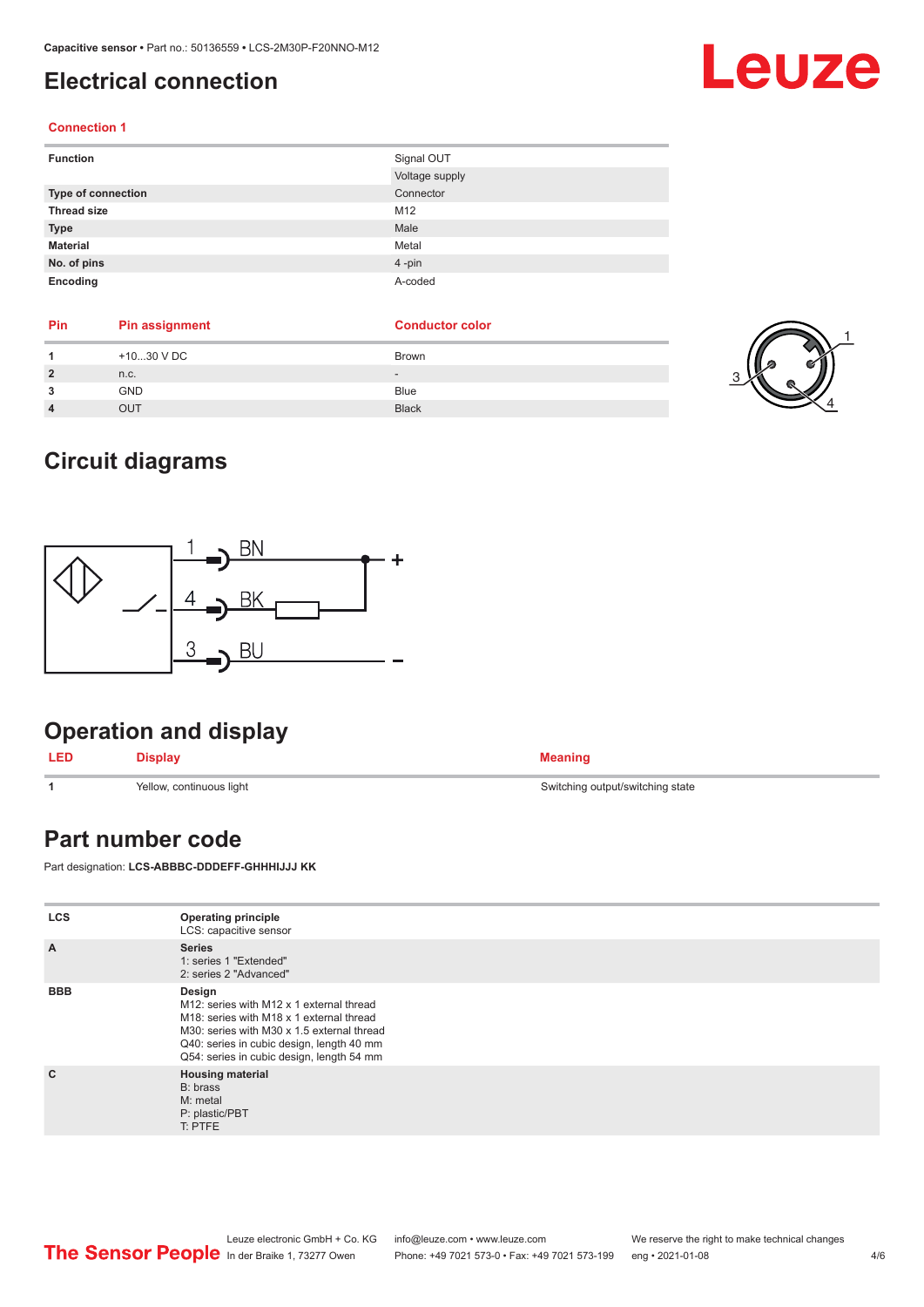#### <span id="page-4-0"></span>**Part number code**



| <b>DDD</b>   | Measurement range / type of installation<br>F03: typ. range limit 3.0 mm / embedded installation<br>F04: typ. range limit 4.0 mm / embedded installation<br>F05: typ. range limit 5.0 mm / embedded installation<br>F06: typ. range limit 6.0 mm / embedded installation<br>F08: typ. range limit 8.0 mm / embedded installation<br>F10: typ. range limit 10.0 mm / embedded installation<br>F15: typ. range limit 15.0 mm / embedded installation<br>F20: typ. range limit 20.0 mm / embedded installation<br>N06: typ. range limit 6.0 mm / non-embedded installation<br>N08: typ. range limit 8.0 mm / non-embedded installation<br>N15: typ. range limit 15.0 mm / non-embedded installation<br>N25: typ. range limit 25.0 mm / non-embedded installation<br>N30: typ. range limit 30.0mm / non-embedded installation |  |  |
|--------------|---------------------------------------------------------------------------------------------------------------------------------------------------------------------------------------------------------------------------------------------------------------------------------------------------------------------------------------------------------------------------------------------------------------------------------------------------------------------------------------------------------------------------------------------------------------------------------------------------------------------------------------------------------------------------------------------------------------------------------------------------------------------------------------------------------------------------|--|--|
| E            | <b>Output function</b><br>B: NC and NO contact<br>N: NPN<br>P: PNP                                                                                                                                                                                                                                                                                                                                                                                                                                                                                                                                                                                                                                                                                                                                                        |  |  |
| FF           | Switching<br>NC: normally closed contact<br>NO: normally open contact<br>NP: programmable                                                                                                                                                                                                                                                                                                                                                                                                                                                                                                                                                                                                                                                                                                                                 |  |  |
| G            | <b>Connection cable</b><br>$K:$ cable<br>n/a: no cable                                                                                                                                                                                                                                                                                                                                                                                                                                                                                                                                                                                                                                                                                                                                                                    |  |  |
| <b>HHH</b>   | Cable length<br>020: length 2,000 mm<br>003: length 300 mm<br>n/a: no cable                                                                                                                                                                                                                                                                                                                                                                                                                                                                                                                                                                                                                                                                                                                                               |  |  |
| $\mathbf{I}$ | Cable material<br>P: PUR<br>T: PTFE<br>V: PVC                                                                                                                                                                                                                                                                                                                                                                                                                                                                                                                                                                                                                                                                                                                                                                             |  |  |
| <b>JJJ</b>   | <b>Electrical connection</b><br>M08: M8 connector, 3-pin<br>M12: M12 connector, 4-pin (plug)                                                                                                                                                                                                                                                                                                                                                                                                                                                                                                                                                                                                                                                                                                                              |  |  |
| <b>KK</b>    | <b>Special equipment</b><br>L: IO-Link interface<br>T: teach-in<br>n/a: no special equipment                                                                                                                                                                                                                                                                                                                                                                                                                                                                                                                                                                                                                                                                                                                              |  |  |
| <b>Note</b>  |                                                                                                                                                                                                                                                                                                                                                                                                                                                                                                                                                                                                                                                                                                                                                                                                                           |  |  |
|              | $\&$ A list with all available device types can be found on the Leuze website at www.leuze.com.                                                                                                                                                                                                                                                                                                                                                                                                                                                                                                                                                                                                                                                                                                                           |  |  |

#### **Notes**

|  | Observe intended use!                                                                 |
|--|---------------------------------------------------------------------------------------|
|  | $\%$ This product is not a safety sensor and is not intended as personnel protection. |
|  | $\&$ The product may only be put into operation by competent persons.                 |
|  | $\&$ Only use the product in accordance with its intended use.                        |